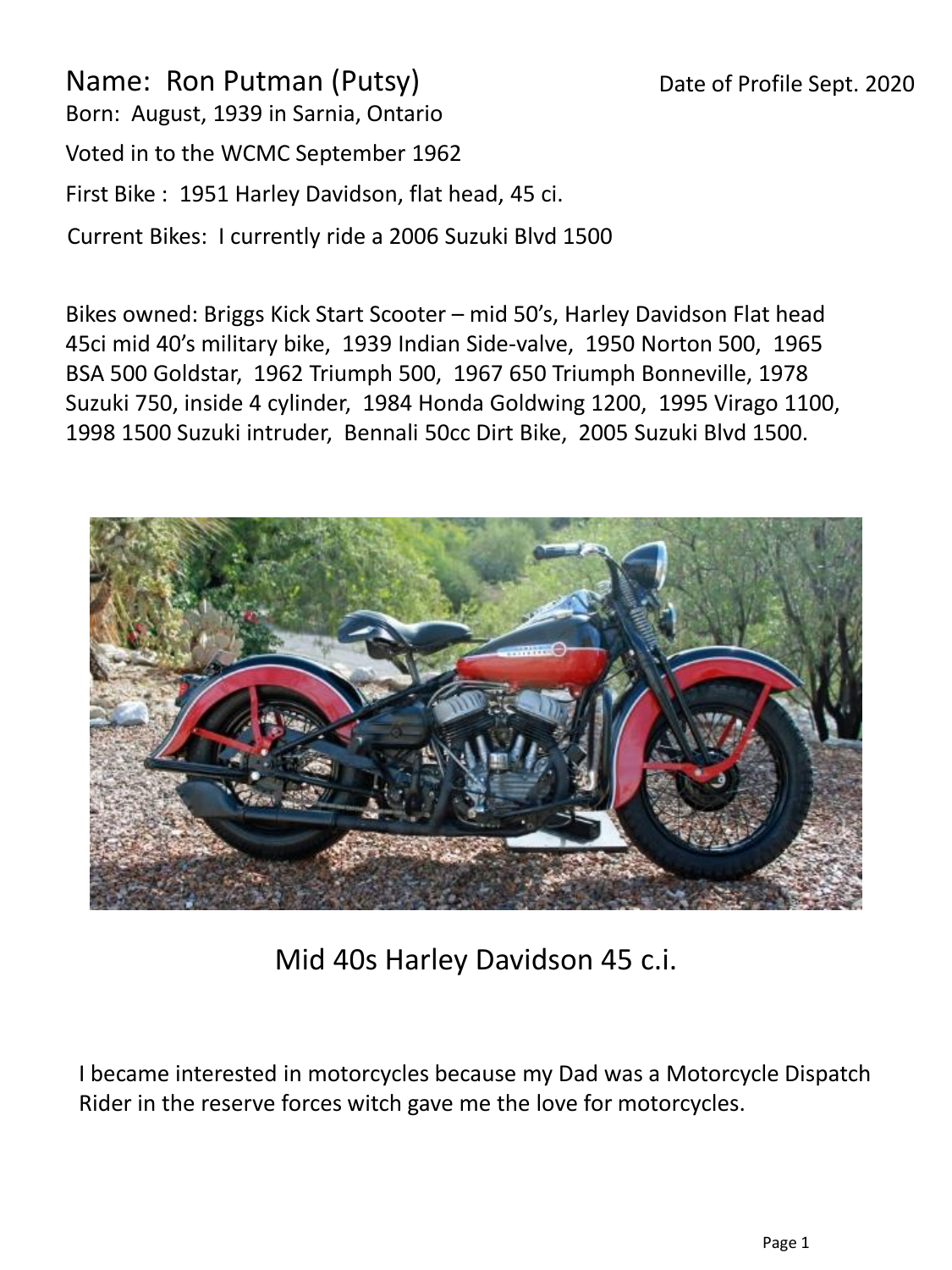

## 1939 Indian Side-valve

I've always liked to work on my own bikes and still enjoy helping out my fellow members. I have a good stock of parts in my Shop. We used to ride as a club down to bike week in Florida and enjoyed going to W. Virginia to party with the Ridge Runners Bike Club. Every 2<sup>nd</sup> year, they would come up to Welland and we would entertain them at the Club house.



Marg and I with our Virago